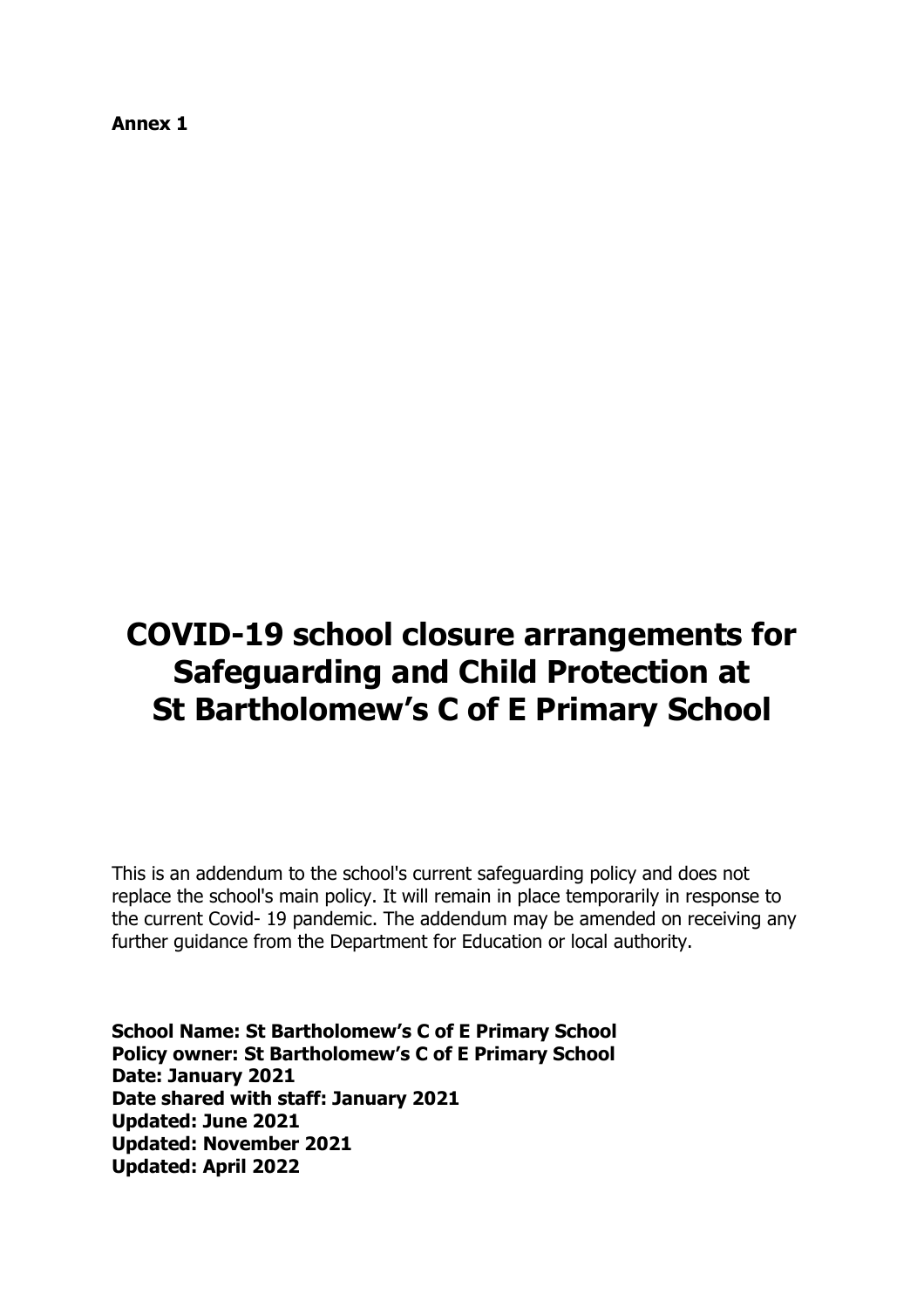## <span id="page-1-0"></span>**Context**

From 20<sup>th</sup> March 2020 parents were asked to keep their children at home, wherever possible, and for schools to remain open only for those children of workers critical to the COVID-19 response - who absolutely need to attend. [Covid-19-safeguarding-in-schools-update](https://www.gov.uk/government/publications/covid-19-safeguarding-in-schools-colleges-and-other-providers/coronavirus-covid-19-safeguarding-in-schools-colleges-and-other-providers)

Schools and all childcare providers were asked to provide care for a limited number of children - children who are vulnerable, and children whose parents are critical to the COVID-19 response and cannot be safely cared for at home.

This addendum of the St Bartholomew's C of E Primary School Safeguarding and Child Protection policy contains details of our individual safeguarding arrangements in the following areas:

| 1. |  |
|----|--|
| 2. |  |
| З. |  |
| 4. |  |
| 5. |  |
| 6. |  |
| 7. |  |
| 8. |  |
| 9. |  |
|    |  |
|    |  |
|    |  |
|    |  |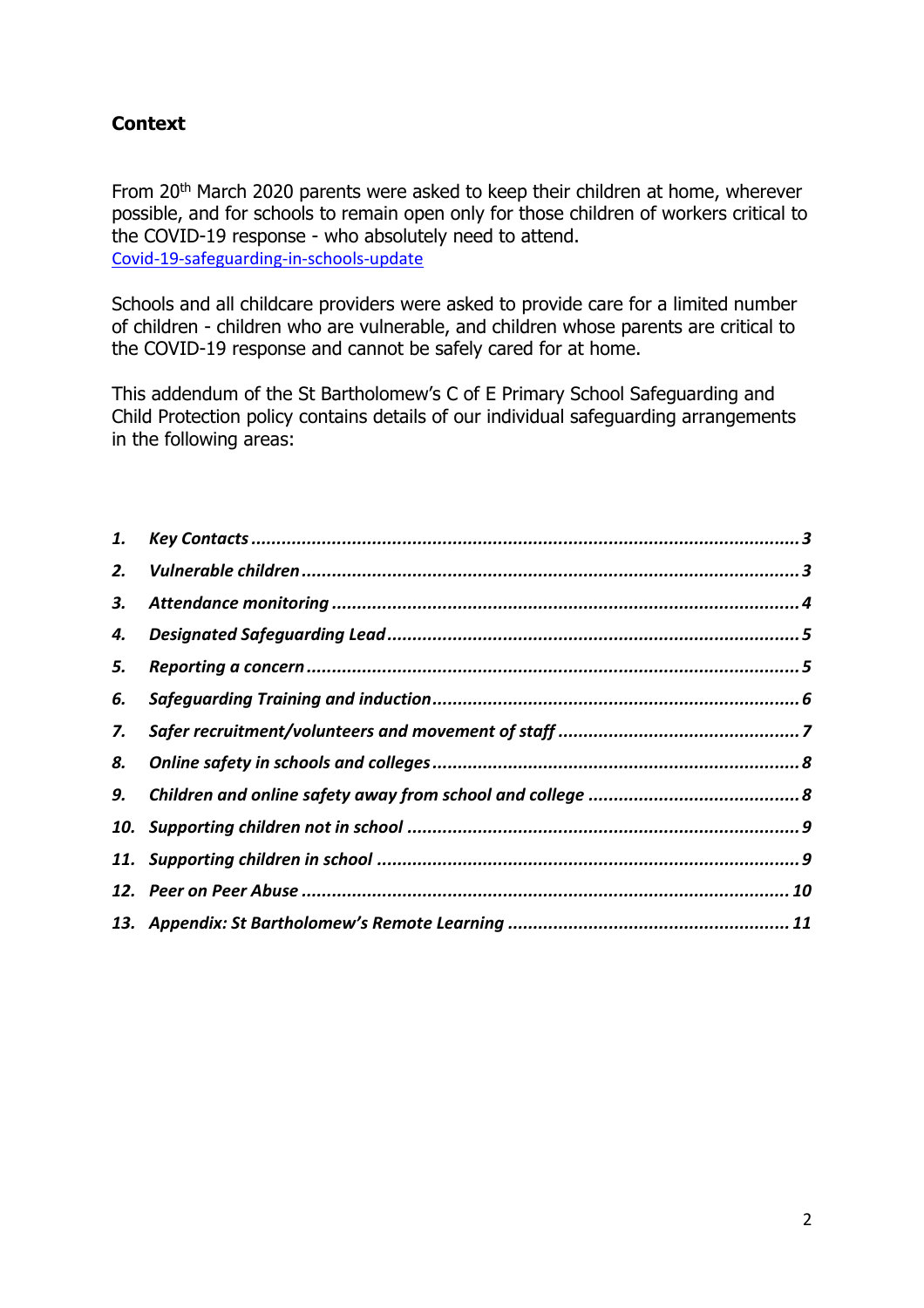# **1.Key contacts**

The following information will be displayed and updated in the school on a daily basis.

| <b>Role</b>                                  | <b>Name</b>      | <b>Contact</b><br>number | <b>Email</b>                              |
|----------------------------------------------|------------------|--------------------------|-------------------------------------------|
| Designated<br>Safeguarding<br>Lead           | Rachel<br>Cannon | 01775<br>640357          | Rachel.cannon@stbartholomews.lincs.sch.uk |
| Deputy<br>Designated<br>Safeguarding<br>Lead | Sophie<br>Ingle  | 01775<br>640357          | Sophie.ingle@stbartholomews.lincs.sch.uk  |
| <b>Headteacher</b>                           | Sophie<br>Ingle  | 01775<br>640357          | Sophie.ingle@stbartholomews.lincs.sch.uk  |
| Chair of<br>Governors                        | Phil<br>Callow   | 01775<br>640357          | Phil.callow@stbartholomews.lincs.sch.uk   |
| Safeguarding<br>Governor /<br><b>Trustee</b> | Phil<br>Callow   | 01775<br>640357          | Phil.callow@stbartholomews.lincs.sch.uk   |

# <span id="page-2-0"></span>**2.Vulnerable children**

Vulnerable children include those who have a social worker and those children and young people up to the age of 25 with education, health and care (EHC) plans.

Those who have a social worker include children who have a Child Protection Plan and those who are looked after by the Local Authority. A child may also be deemed to be vulnerable if they have been assessed as being in need or otherwise meet the definition in section 17 of the Children Act 1989.

Those with an EHC plan will be risk-assessed in consultation with the Local Authority and parents, to decide whether they need to continue to be offered a school or college place in order to meet their needs, or whether they can safely have their needs met at home. This could include, if necessary, carers, therapists or clinicians visiting the home to provide any essential services. Many children and young people with EHC plans can safely remain at home. The government also outlined in January 2021 that children who do not have access to technology in order to engage with remote learning may also be offered a place if the school feel it necessary.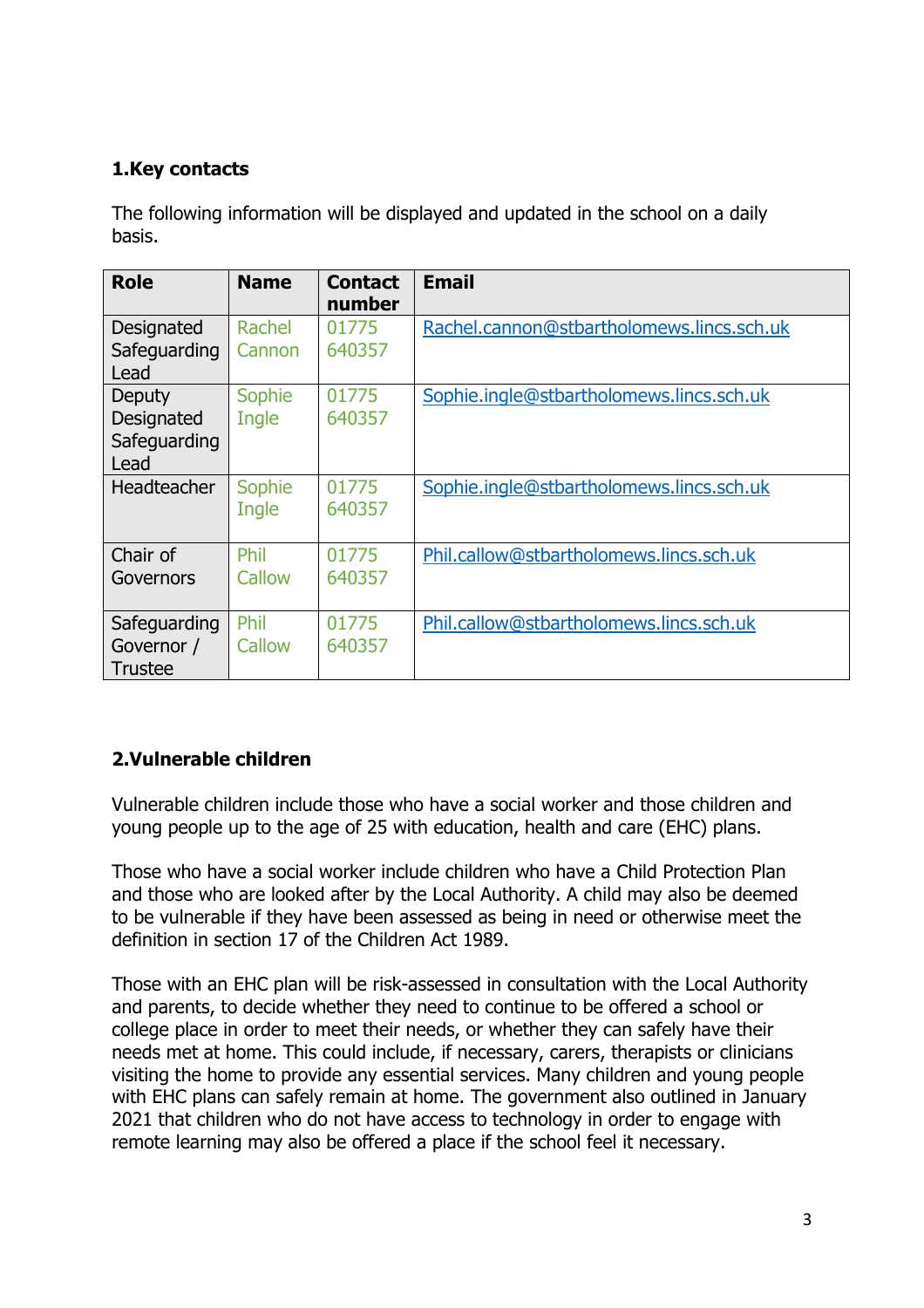Eligibility for free school meals in itself should not be the determining factor in assessing vulnerability.

Senior leaders, especially the Designated Safeguarding Lead (and deputy) know who our most vulnerable children are. They have the flexibility to offer a place to those on the edge of receiving children's social care support.

The school will continue to work with and support children's social workers to help protect vulnerable children. This includes working with and supporting children's social workers and the local authority virtual school head (VSH) for looked-after and previously looked-after children. The lead person for this will be: Rachel Cannon and Sophie Ingle.

There is an expectation that vulnerable children who have a social worker will attend an education setting, so long as they do not have underlying health conditions that put them at increased risk. In circumstances where a parent does not want to bring their child to an education setting, and their child is considered vulnerable, the social worker and the school will explore the reasons for this directly with the parent.

Where parents are concerned about the risk of the child contracting COVID19, the school or the social worker will talk through these anxieties with the parent/carer following the advice set out by Public Health England.

The school will encourage our vulnerable children and young people to attend a school, including remotely if needed.

If a child is temporarily attending another school during this period, the school will ensure that any communication received by other agencies and services that impact on the safety and wellbeing of the child will be shared with the school that the child is temporarily attending. This includes notifications from the Police as part of the Operation Encompass initiative in response to domestic violence.

## <span id="page-3-0"></span>**3. Attendance monitoring**

Local authorities and education settings do not need to complete their usual day-today attendance processes to follow up on non-attendance. If the school has any children in attendance (e.g. because they are vulnerable or their parent(s) / carers are critical workers) we will submit the daily government attendance sheet to the DfE by 2pm. [https://www.gov.uk/government/publications/coronavirus-covid-19](https://www.gov.uk/government/publications/coronavirus-covid-19-attendance-recording-for-educational-settings) [attendance-recording-for-educational-settings](https://www.gov.uk/government/publications/coronavirus-covid-19-attendance-recording-for-educational-settings)

If the school has closed, they will complete the return once as requested by the DfE.

The school and social workers will agree with parents/carers whether children in need should be attending school – the school will then follow up on any pupil that they were expecting to attend, who does not. The school will also follow up with any parent or carer who has arranged care for their child(ren) and subsequently do not attend. This includes vulnerable pupils. To support the above, the school will, when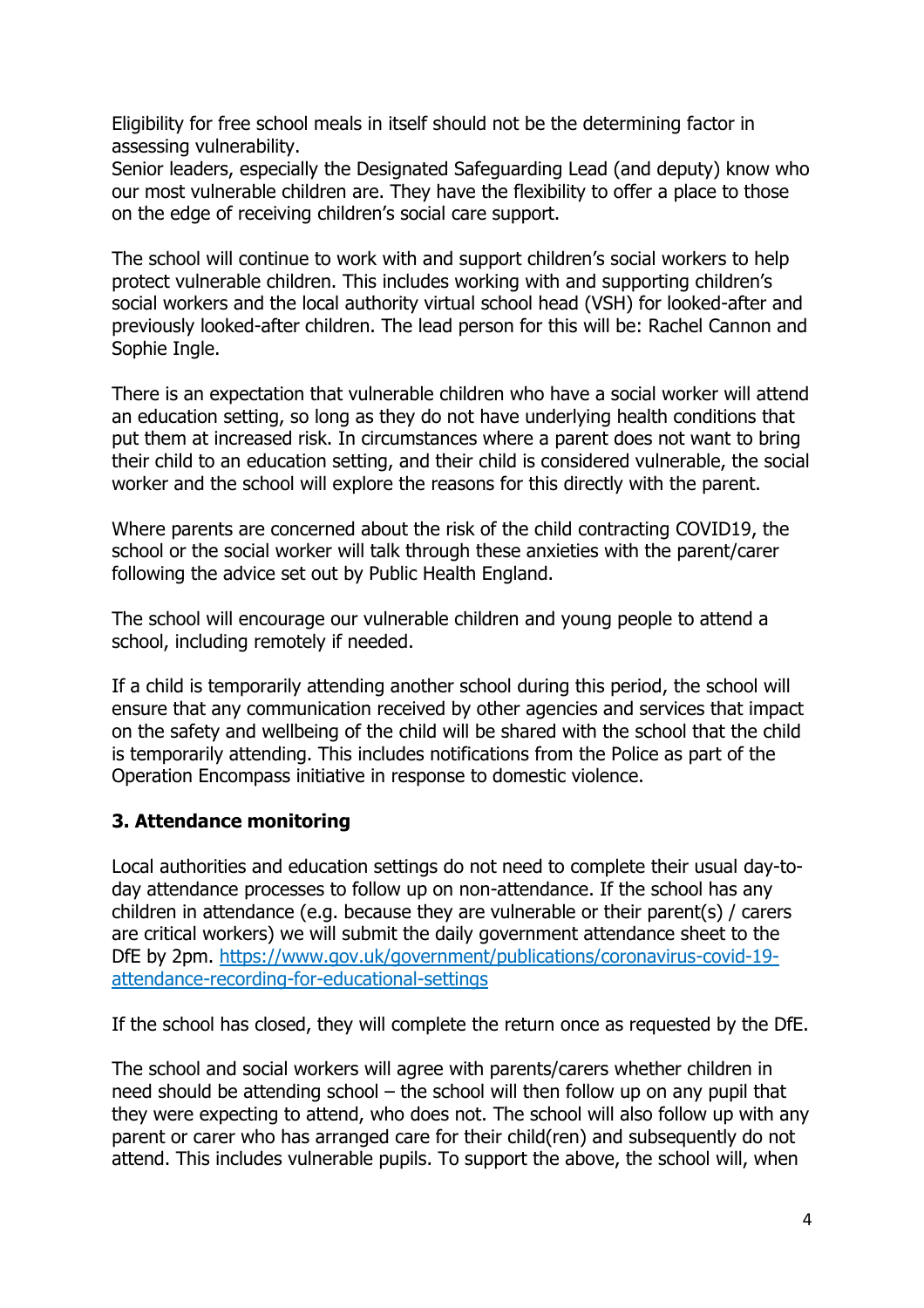communicating with parents/carers, confirm emergency contact numbers are correct and ask for any additional emergency contact numbers where they are available.

#### <span id="page-4-0"></span>**4. Designated Safeguarding Lead**

#### **The school will ensure information is displayed and updated depending on whom is available for work.**

The information will include the name of the Designated Safeguarding Lead (DSL) and a Deputy DSL. It will also include the Senior Leader responsible for coordinating the safeguarding arrangements in the school.

The optimal scenario is to have a trained DSL (or deputy) available on site. Where this is not the case a trained DSL (or deputy) will be available to be contacted via phone or online video - for example when working from home.

\*Where a trained DSL (or deputy) is not on site, in addition to the above, a senior leader will assume responsibility for co-ordinating safeguarding on site.

This might include updating and managing the safeguarding log and liaising with the offsite DSL (or deputy) and as required liaising with children's social workers where they require access to children in need and/or to carry out statutory assessments at the school or college.

It is important that all school staff and volunteers have access to a trained DSL (or deputy). On each day, the staff on site will be made aware of who that person is and how to contact them.

The DSL will continue to engage with social workers, and attend multi-agency meetings, which can be done remotely.

#### <span id="page-4-1"></span>**5. Reporting a concern**

Where staff have a concern about a child, they should continue to follow the process outlined in the school Safeguarding Policy by logging this on CPOMS. If a member of staff cannot access CPOMS for some reason, they should contact the Designated Safeguarding Lead and Senior Leader. This will ensure that the concern is received.

Staff are reminded of the need to report any concern immediately and without delay.

Where staff are concerned about an adult working with children in the school, they should report the concern to the Headteacher/Senior Leader immediately. If there is a requirement to make a notification to the Headteacher/Senior leader whilst away from school, this should be done verbally and followed up with an email.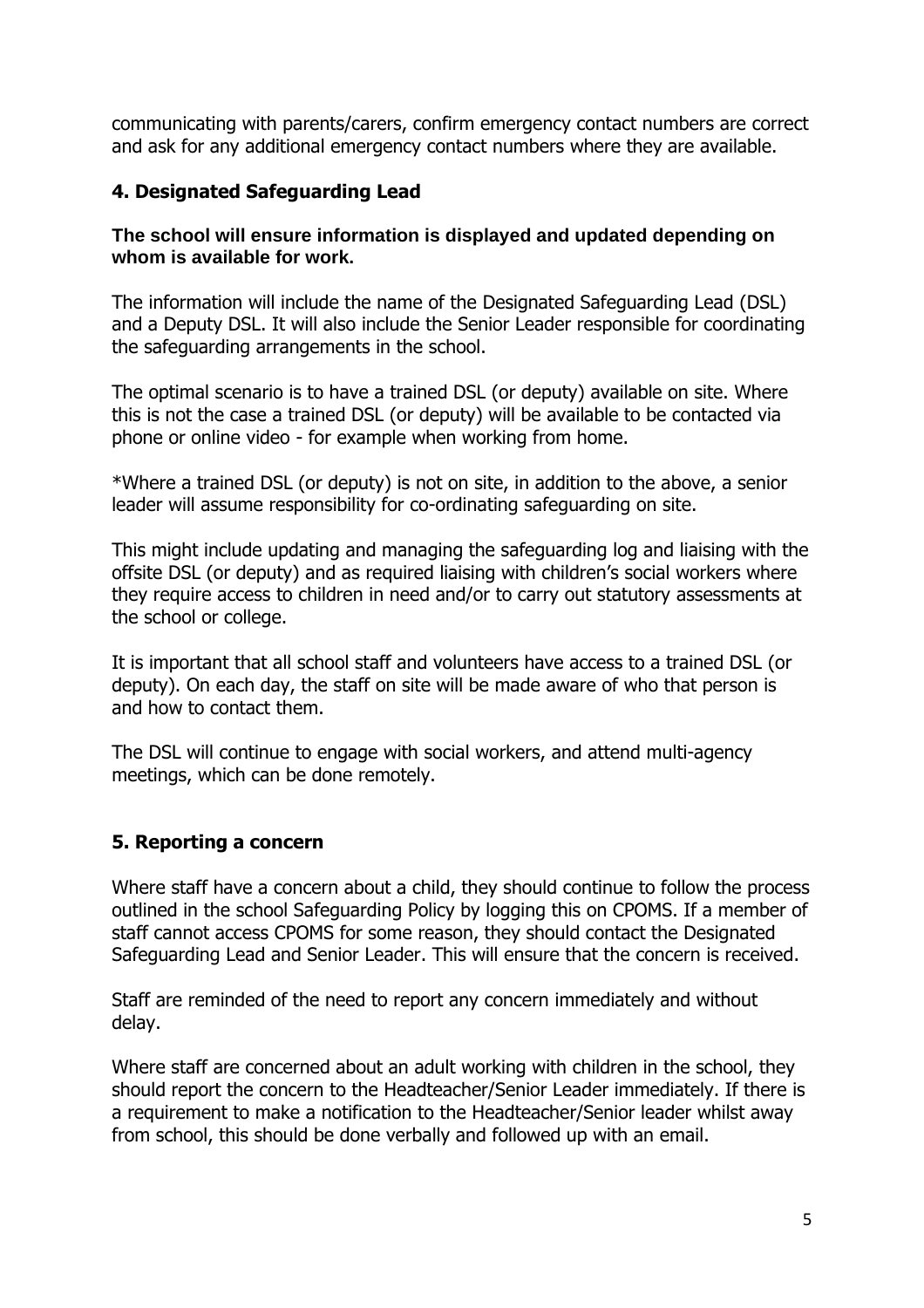<span id="page-5-0"></span>Concerns about the Headteacher/Senior Leader should be directed to the Chair of Governors of the school that employs them: Phil Callow

## **6. Safeguarding Training and induction**

Face to face DSL training is not taking place whilst there remains a threat of the COVID 19 virus.

For the period COVID-19 measures are in place, a DSL (or deputy) who has been trained and is following the 6 Year Safeguarding training pathway, should continue to be classed as a trained DSL (or deputy) even if they miss their face to face training, but have completed the eLearnings identified on the pathway. Online safeguarding training should be completed as soon as possible by logging into the LSCP account.

Members of staff already booked on or intending to book on the face to face 2 day safeguarding training will access the online 'Awareness of Child Abuse and Neglect Core. Others members of staff in need of safeguarding training should follow the 6 year pathway but do not need to attend the face to face training.

All existing school staff have had safeguarding training and have read part 1 and 5 of Keeping Children Safe in Education (2019). The DSL should communicate with staff any new local arrangements, so they know what to do if they are worried about a child.

Where new staff are recruited, or new volunteers enter the school, they will continue to be provided with a safeguarding induction.

If staff are deployed from another education or children's workforce setting to our school, we will take into account the DfE supplementary guidance on safeguarding children during the COVID-19 pandemic and will accept portability as long as the current employer confirms in writing that:-

- the individual has been subject to an enhanced DBS and children's barred list check
- there are no known concerns about the individual's suitability to work with children
- there is no on-going disciplinary investigation relating to that individual

For movement within a Trust or between schools, the schools should seek assurance that the member of staff has received appropriate safeguarding training.

Upon arrival, they will be given a copy of the receiving setting's child protection policy, confirmation of local processes and confirmation of DSL arrangements.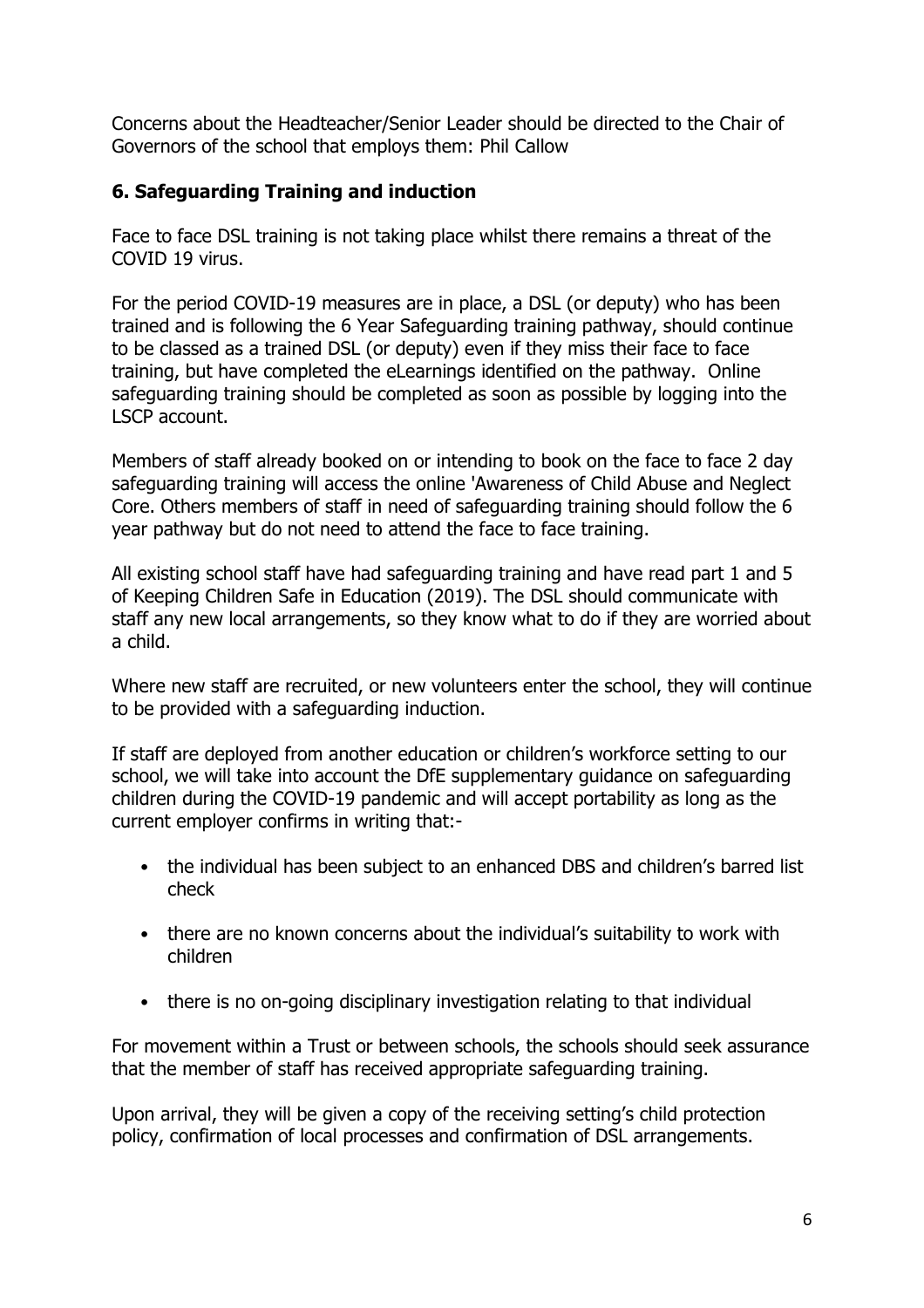## <span id="page-6-0"></span>**7. Safer recruitment/volunteers and movement of staff**

It remains essential that people who are unsuitable are not allowed to enter the children's workforce or gain access to children. When recruiting new staff, the school will continue to follow the relevant safer recruitment processes for their setting, including, as appropriate, relevant sections in part 3 of Keeping Children Safe in Education (2019) (KCSIE).

In response to COVID-19, the Disclosure and Barring Service (DBS) has made changes to its guidance on standard and enhanced DBS ID checking to minimise the need for face-to-face contact.

If staff are deployed from another education or children's workforce setting to our school, we will take into account the DfE supplementary guidance on safeguarding children during the COVID-19 pandemic and will accept portability as long as the current employer confirms in writing that:-

- the individual has been subject to an enhanced DBS and children's barred list check
- there are no known concerns about the individual's suitability to work with children
- there is no on-going disciplinary investigation relating to that individual

Where the school are utilising volunteers, we will continue to follow the checking and risk assessment process as set out in paragraphs 167 to 172 of KCSIE. Under no circumstances will a volunteer who has not been checked be left unsupervised or allowed to work in regulated activity.

The school will continue to follow the legal duty to refer to the DBS anyone who has harmed or poses a risk of harm to a child or vulnerable adult. Full details can be found at paragraph 163 of KCSIE.

The school will continue to consider and make referrals to the Teaching Regulation Agency (TRA) as per paragraph 166 of KCSIE and the TRA's 'Teacher misconduct advice for making a referral.

During the COVID-19 period all referrals should be made by emailing [Misconduct.Teacher@education.gov.uk](mailto:Misconduct.Teacher@education.gov.uk) after liaising with Lincolnshire LADO Tel: 01522 554674.

Whilst acknowledging the challenge of the current National emergency, it is essential from a safeguarding perspective that any school is aware, on any given day, which staff/volunteers will be in the school or college, and that appropriate checks have been carried out, especially for anyone engaging in regulated activity. As such, the school will continue to keep the single central record (SCR) up to date as outlined in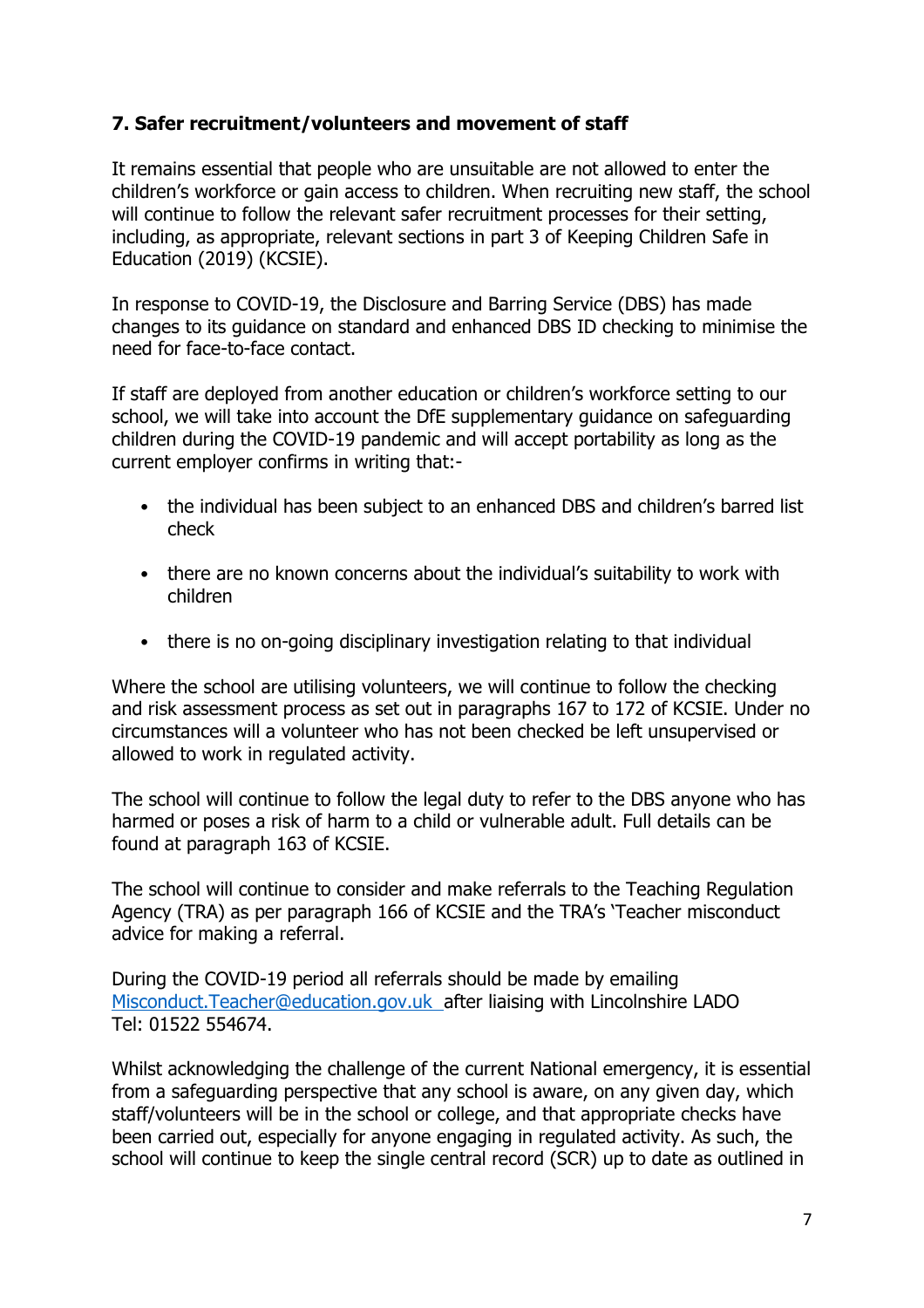paragraphs 148 to 156 in KCSIE considering proportionate and flexible approach to vetting checks i.e. portability of checks between schools and children's workforce.

#### <span id="page-7-0"></span>**8. Online safety in schools and colleges**

The school will continue to provide a safe environment, including online. This includes the use of an online filtering system. Where students are using computers in school, appropriate supervision will be in place.

## <span id="page-7-1"></span>**9. Children and online safety away from school and college**

It is important that all staff who interact with children, including online, continue to look out for signs a child may be at risk. Any such concerns should be dealt with as per the Safeguarding and Child Protection Policy and where appropriate referrals should still be made to children's social care and as required, the police.

Online teaching should follow the same principles as set out in the school code of conduct.

The school will ensure any use of online learning tools and systems is in line with privacy and data protection/GDPR requirements.

Below are some things to consider when delivering virtual lessons, especially where webcams are involved:

- No 1:1s (unless parents are present)
- Staff and children must wear suitable clothing, as should anyone else in the household.
- Any computers used should be in appropriate areas, for example, not in bedrooms;
- Live classes should be kept to a reasonable length of time, or the streaming may prevent the family 'getting on' with their day.
- Language must be professional and appropriate, including any family members in the background.
- Staff must only use platforms specified by senior managers and approved by our IT network manager / provider to communicate with pupils
- Staff should record, the length, time, date and attendance of any sessions held.
- Please see appendix for further information on our remote learning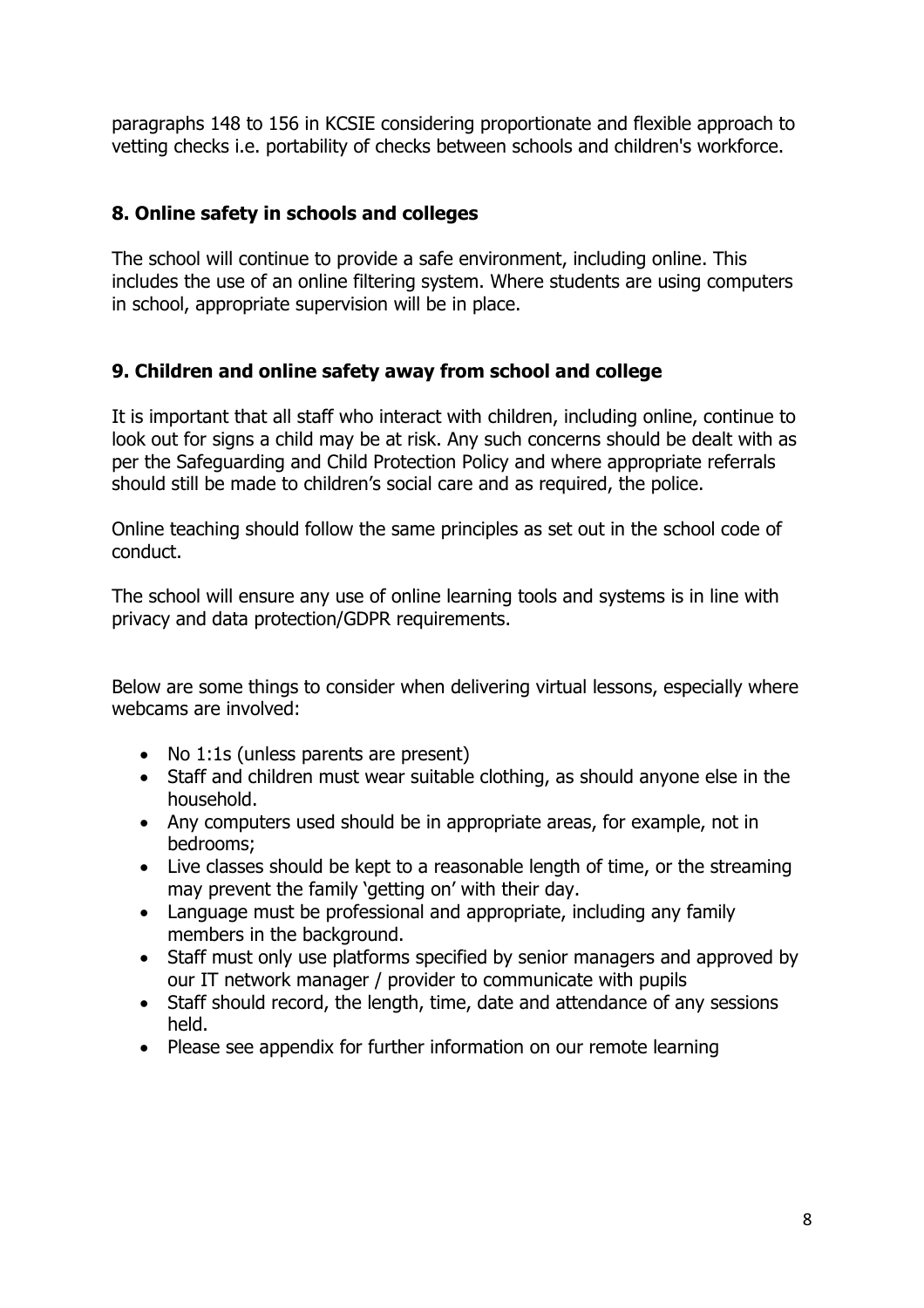#### <span id="page-8-0"></span>**10. Supporting children not in school**

The school is committed to ensuring the safety and wellbeing of all its Children and Young people.

Where the DSL has identified a child to be on the edge of social care support, or who would normally receive pastoral-type support in school, they should ensure that a robust communication plan is in place for that child or young person.

Details of this plan must be recorded in the safeguarding folder and a record of contact made.

The communication plans can include; remote contact, phone contact, door-step visits. Other individualised contact methods should be considered and recorded.

The school and its DSL will work closely with all stakeholders to maximise the effectiveness of any communication plan.

This plan must be reviewed regularly and where concerns arise, the DSL will consider any referrals as appropriate.

The school will continue to share safeguarding messages on its website and social media pages.

The school recognises that school is a protective factor for children and young people, and the current circumstances, can affect the mental health of pupils and their parents/carers. Teachers at the school need to be aware of this in setting expectations of pupils' work where they are at home.

#### <span id="page-8-1"></span>**11. Supporting children in school**

The school is committed to ensuring the safety and wellbeing of all its students. It will continue to be a safe space for all children to attend and flourish. The Senior Leader will ensure that appropriate staff are on site and staff to pupil ratio numbers are appropriate, to maximise safety.

The school will refer to the Government guidance for education and childcare settings on how to implement social distancing and continue to follow the advice from Public Health England on handwashing and other measures to limit the risk of spread of COVID19.

The school will ensure that where we care for children of critical workers and vulnerable children on site, we ensure appropriate support is in place for them.

Where the school has concerns about the impact of staff absence – such as our Designated Safeguarding Lead or first aiders – we will discuss them immediately with the senior leader.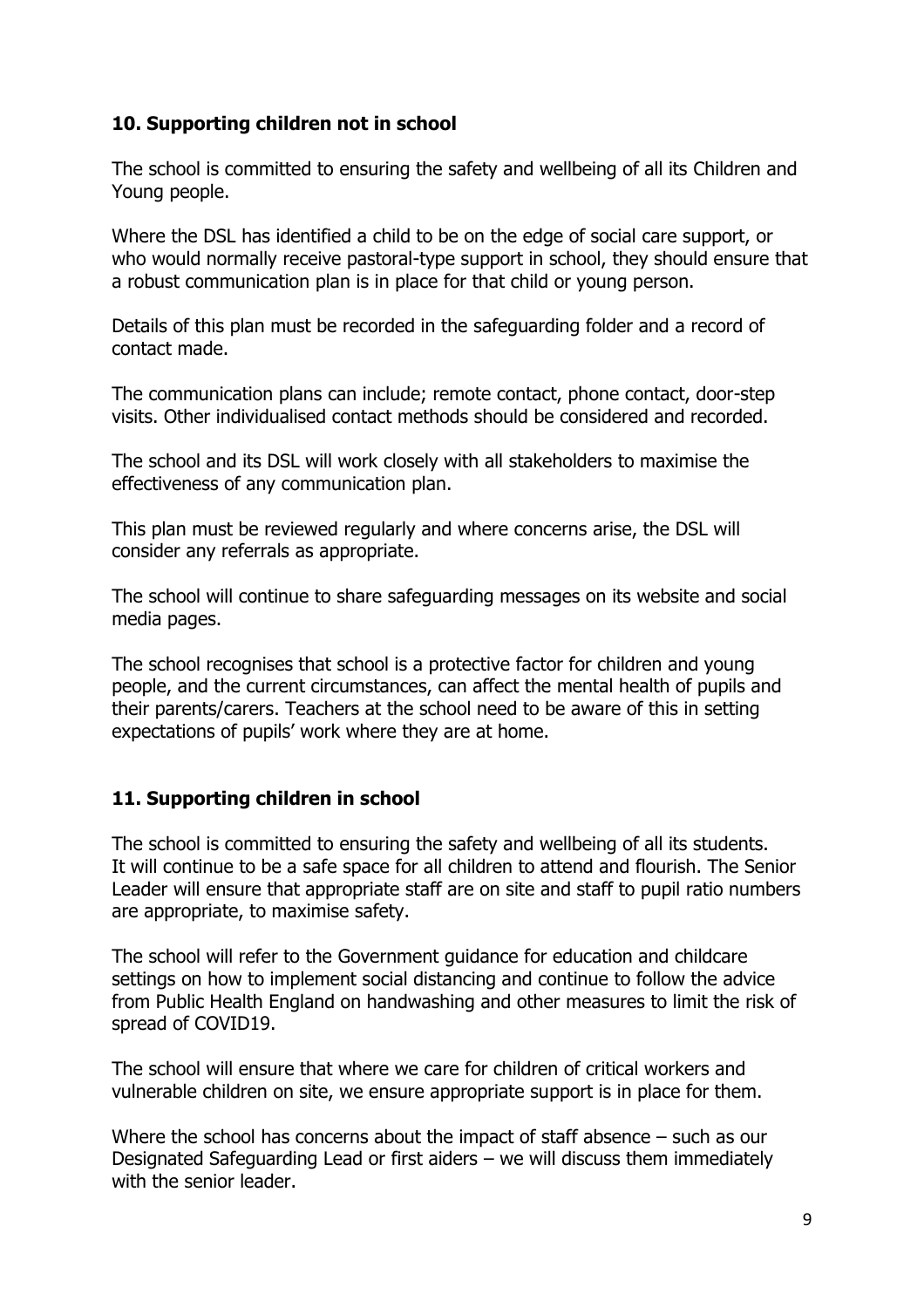#### <span id="page-9-0"></span>**12. Peer on Peer Abuse**

The school recognises that during the closure a revised process may be required for managing any report of such abuse and supporting victims**.** 

Where the school receives a report of peer on peer abuse, they will follow the principles as set out in part 5 of KCSIE and of those outlined within of the Child Protection Policy.

The school will listen and work with the young person, parents/carers and any multiagency partner required to ensure the safety and security of that young person.

Concerns and actions will be recorded in the safeguarding folder and referrals made.